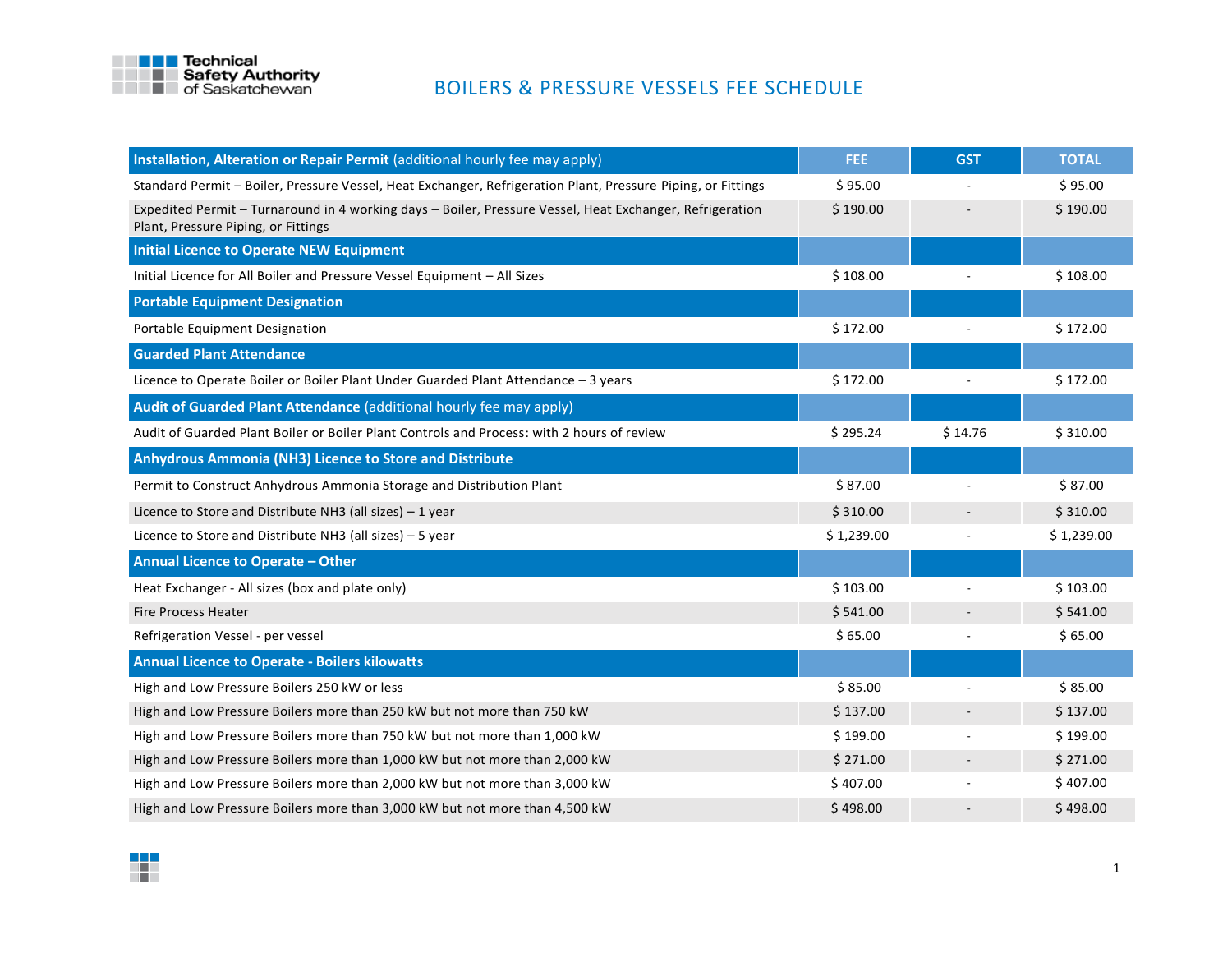

| <b>Annual Licence to Operate - Boilers kilowatts (Continued)</b>                                                                                            | FEE.       | <b>GST</b> | <b>TOTAL</b> |
|-------------------------------------------------------------------------------------------------------------------------------------------------------------|------------|------------|--------------|
| High and Low Pressure Boilers more than 4,500 kW but not more than 10,000 kW                                                                                | \$629.00   |            | \$629.00     |
| High and Low Pressure Boilers more than 10,000 kW but not more than 15,000 kW                                                                               | \$760.00   |            | \$760.00     |
| High and Low Pressure Boilers more than 15,000 kW but not more than 20,000 kW                                                                               | \$860.00   |            | \$860.00     |
| High and Low Pressure Boilers more than 20,000 kW but not more than 25,000 kW                                                                               | \$1,004.00 |            | \$1,004.00   |
| High and Low Pressure Boilers more than 25,000 kW                                                                                                           | \$1,304.00 |            | \$1,304.00   |
| <b>Annual Licence to Operate - Pressure Vessels</b>                                                                                                         |            |            |              |
| Pressure Vessels not more than 0.6 (diameter in meters x length in meters)                                                                                  | \$43.00    |            | \$43.00      |
| Pressure Vessels more than 0.6 but not more than 1.5 (diameter in meters x length in meters)                                                                | \$54.00    |            | \$54.00      |
| Pressure Vessels more than 1.5 but not more than 3 (diameter in meters x length in meters)                                                                  | \$87.00    |            | \$87.00      |
| Pressure Vessels more than 3 but not more than 6 (diameter in meters x length in meters)                                                                    | \$154.00   |            | \$154.00     |
| Pressure Vessels more than 6 but not more than 9 (diameter in meters x length in meters)                                                                    | \$208.00   |            | \$208.00     |
| Pressure Vessels more than 9 but not more than 12 (diameter in meters x length in meters)                                                                   | \$271.00   |            | \$271.00     |
| Pressure Vessels more than 12 but not more than 14 (diameter in meters x length in meters)                                                                  | \$336.00   |            | \$336.00     |
| Pressure Vessels more than 14 but not more than 28 (diameter in meters x length in meters)                                                                  | \$408.00   |            | \$408.00     |
| Pressure Vessels more than 28 but not more than 56 (diameter in meters x length in meters)                                                                  | \$570.00   |            | \$570.00     |
| Pressure Vessels more than 56 (diameter in meters x length in meters)                                                                                       | \$724.00   |            | \$724.00     |
| <b>Equipment Found Operating Without a Licence</b>                                                                                                          |            |            |              |
| Premium Permit - Mandatory if permit is not taken out prior to the commencement of installation,<br>alteration, or repair (additional hourly fee may apply) | \$285.00   |            | \$285.00     |
| Initial Licence for equipment installed and operating without prior notice and permit for installation                                                      | \$541.00   |            | \$541.00     |
| <b>Inspection/Professional Services</b>                                                                                                                     |            |            |              |
| Return Inspections performed upon equipment whose previous inspection resulted in the<br>identification of corrective actions (re-inspection/follow-up)     | \$155.00   | \$7.75     | \$162.75     |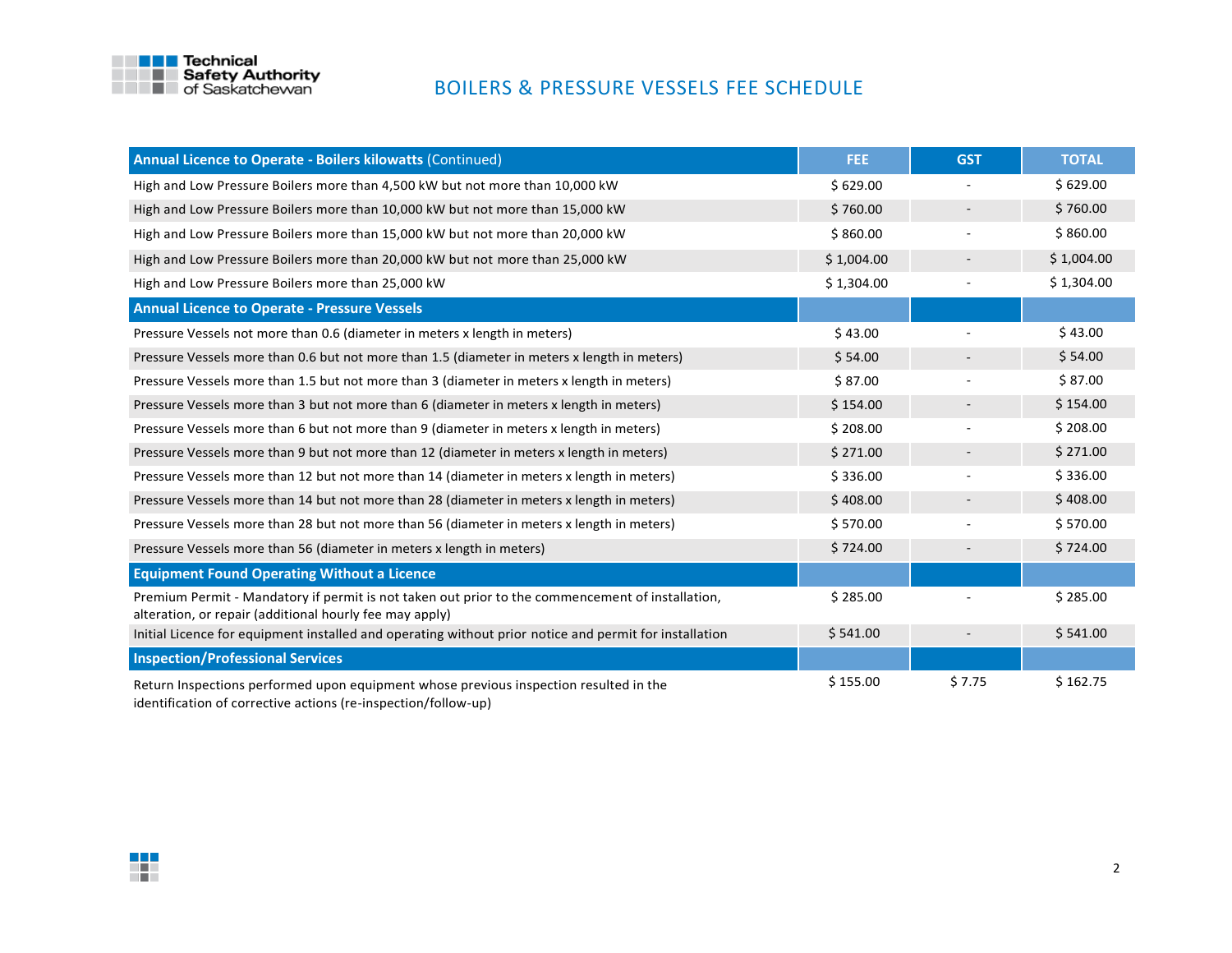

| <b>Inspection/Professional Services (Continued)</b>                                                         | <b>FEE</b>                        | <b>GST</b>               | <b>TOTAL</b>                      |
|-------------------------------------------------------------------------------------------------------------|-----------------------------------|--------------------------|-----------------------------------|
| Additional Inspection/Professional Services:                                                                | \$155.00                          | \$7.75                   | \$162.75                          |
| • unreported equipment inspections                                                                          |                                   |                          |                                   |
| • repeat visits                                                                                             |                                   |                          |                                   |
| • prolonged/undue delay                                                                                     |                                   |                          |                                   |
| • accident investigations                                                                                   |                                   |                          |                                   |
| • demand inspections, lectures, presentations                                                               |                                   |                          |                                   |
| • special exams, special tests                                                                              |                                   |                          |                                   |
| • attendance of owner specified safety training / orientation                                               |                                   |                          |                                   |
| Periodic Inspections on equipment not requiring a Licence to Operate                                        | \$155.00                          | \$7.75                   | \$162.75                          |
| <b>Premium Rates for Inspections beyond Regular Working Hours</b>                                           |                                   |                          |                                   |
| Special Inspection Services (inspections performed during regular overtime working hours or when inspection | \$233.00                          | \$11.65                  | \$244.65                          |
| services are requested without providing 24 hours prior notice)                                             |                                   |                          |                                   |
| Special Inspection Services Performed on Public Holidays (Statutory)                                        | \$310.00                          | \$15.50                  | \$325.50                          |
| <b>Travel Related Expenses</b>                                                                              |                                   |                          |                                   |
| • Rate for Vehicle Travel - per kilometre                                                                   | \$0.69                            | \$0.03                   | \$0.72                            |
| • Rate for Meals - per meal                                                                                 | \$20.00                           | \$1.00                   | \$21.00                           |
| • Rate for Accommodation, Incidentals (including parking), and Flights                                      | <b>Actual Cost</b>                | <b>Actual Cost</b>       | <b>Actual Cost</b>                |
| <b>Administrative Services</b>                                                                              |                                   |                          |                                   |
| Hourly Administrative Rate                                                                                  | \$63.00                           | \$3.15                   | \$66.15                           |
| Application for appeals against the inspector                                                               | \$200.00                          | $\overline{\phantom{a}}$ | \$200.00                          |
| Application for variance from code requirements                                                             | \$100.00                          |                          | \$100.00                          |
| Hourly Rate for appeals and variance from code requirements                                                 | \$200.00                          | \$10.00                  | \$210.00                          |
| Interest charge on overdue accounts                                                                         | 18% per annum<br>$(1.5%$ monthly) |                          | 18% per annum<br>$(1.5%$ monthly) |
| <b>NSF Cheques</b>                                                                                          | \$37.00                           |                          | \$37.00                           |